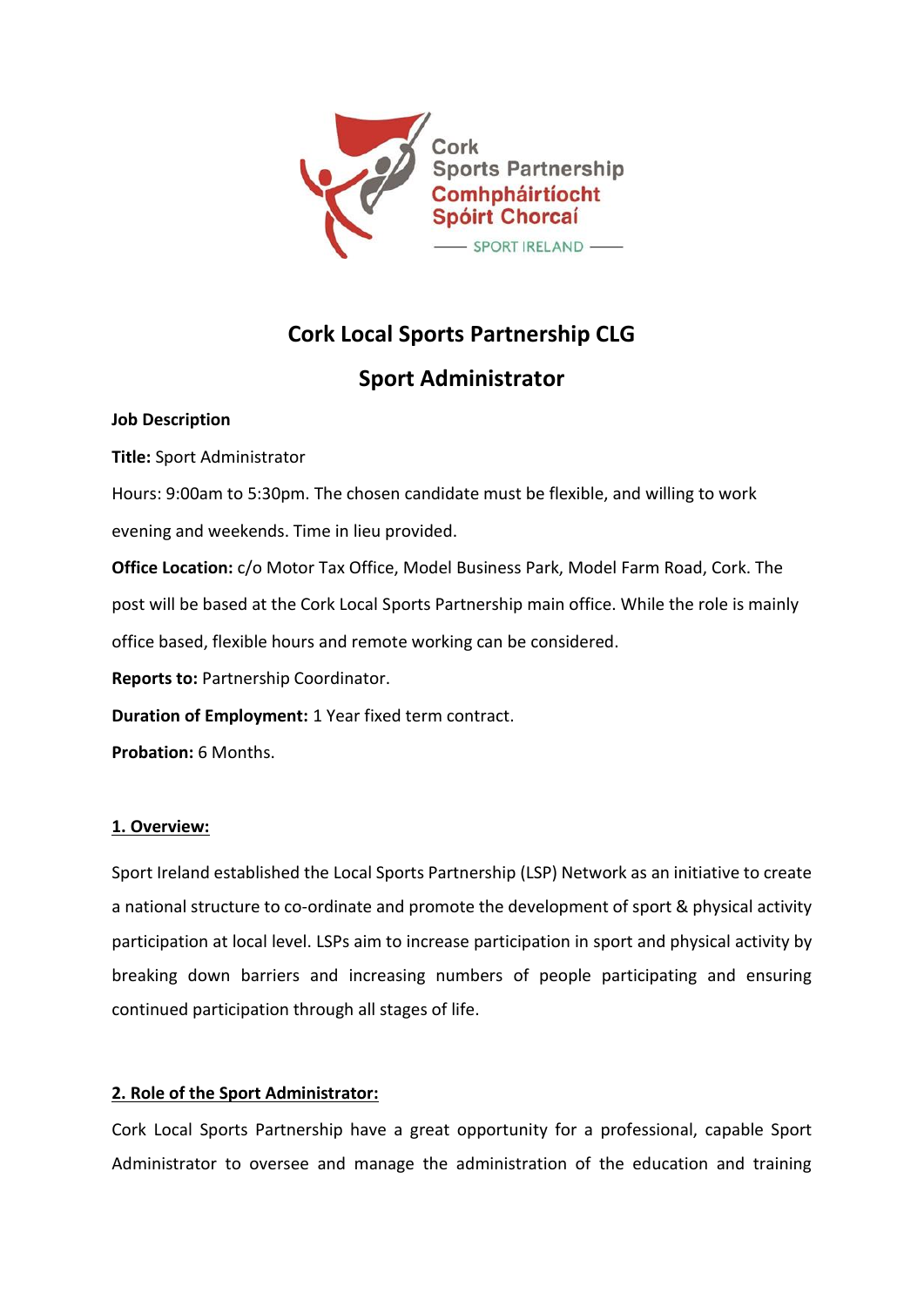programmes, the monitoring and evaluation platforms and packages, and day-to-day administrative/operational activities with Cork Local Sports Partnership.

This position will primarily involve managing and coordinating key education and training courses such as Safeguarding, Physical Literacy, First Aid etc. Ensuring that all monitoring and evaluation requirements as needed are up to date, including the implementation of Salesforce and Cirrico platforms etc. The sport administrator will equally provide support and carry out every day operational and administrative tasks as and when required by management.

This position will suit an individual who has strong IT, administrative and organisational capabilities and must have experience within an office based setting or similar role. This is an interactive people focussed position and provides operational support to our internal and external customers.

The successful candidate will be a self-starter who enjoys change and flexibility.

#### **Reporting to the Coordinator, responsibilities will include:**

- Manage and coordinate the delivery of Sports Partnership courses/initiatives/workshops including scheduling of tutors and venues for same.
- Maintain Sports Partnership databases, i.e., E-Vetting processes, tutors and coaches, , equipment etc.
- Assist in preparation of company reports and applications.
- Support and maintenance of company platforms, Cirrico, Salesforce, EventMaster, Assets Register etc.
- General office administration and secretarial duties, taking minutes of meetings etc.
- Undertake additional duties and tasks as requested by Management.

#### **3. Sport Administrator Requirements.**

- Stron[g Communication](https://www.irishjobs.ie/careeradvice/communication-skills/) & [Interpersonal Skills](https://www.irishjobs.ie/careeradvice/interpersonal-skills/) and an ability to multitask.
- Excellent time management and planning skills.
- A degree in sports administration, business studies or a related field.
- Attention to Detail: Tasks require a good eye for detail, such as data entry, reporting etc.
- Computer Skills: An excellent working knowledge of specific computer applications and software (Cirrico, Salesforce, EventMaster etc ). Much of the job involves using a computer, requiring completion of reports and applications, learning and implementing new company IT platforms, data entry and responding to emails.